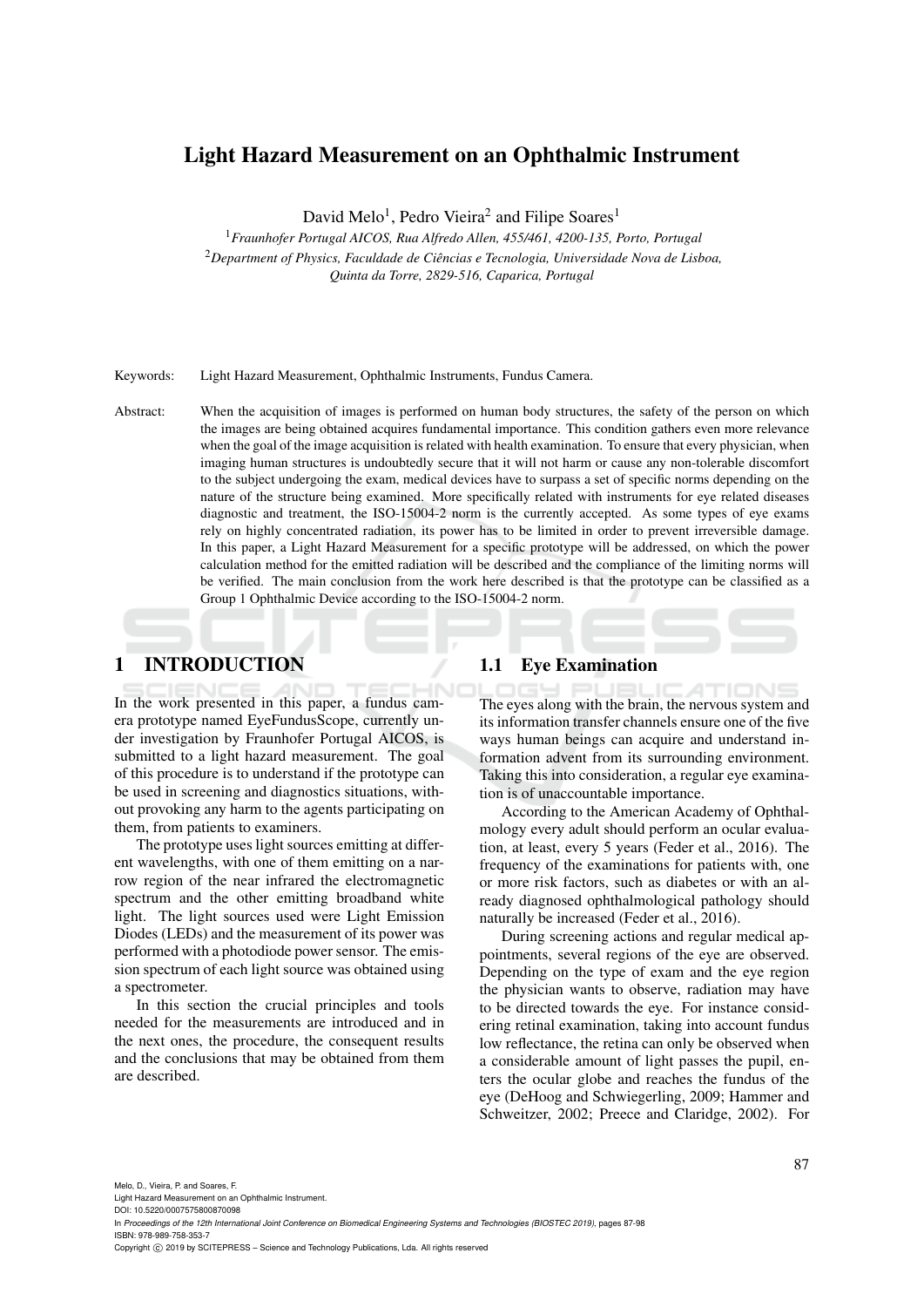the observation of more anterior structures the use of light is not so imperative for illumination but can also be used to understand several physiological mechanisms as occurs in pupillometry, on which the pupillary response to light of specific wavelengths is studied (Kelbsch et al., 2016; Rukmini et al., 2015).

#### 1.2 Light Emission Diodes(LED)

Nowadays, Light Emission Diodes are available in a wide-range of wavelengths, existing an almost continuum spectrum of wavelength availability from near ultraviolet to near infrared existing also monochromatic emitters at deeper infrared wavelengths (Capitán-Vallvey and Palma, 2011).

They present several advantages when compared with the traditional incandescent lamps namely, a longer lifetime, higher brightness, lower power consumption and the possibility of electrical modulation at higher rates (Malinen et al., 1998; Patrick and Fardo, 2000). Its usage in Healthcare Applications is widespread not only as part of diagnosis instruments, but also for disease treatment, more importantly within the scopes of dermatology, ophthalmology and recently, neurology (Rahman et al., 2013; Saltmarche et al., 2017; Eells et al., 2004). The technique is named photobiomodulation and can be defined as the irradiation of tissue with low-intensity light in the infrared band, provoking alterations on the cellular functions (Desmet et al., 2006).

LED principle of operation is based on electroluminescence, the production of light by flow of electrons (Schubert, 2018). More specifically for the production of white light, a phosphor is usually added to a blue light LED chip. The phosphor is excited by the blue light coming from the chip and absorbs part of it. Due to the excitation, it emits light of other visible wavelengths, usually in the green and red regions of the electromagnetic spectrum that together with the blue light partially transmitted, generates white light (Chen, 2005; Schubert, 2018).

#### 1.3 Photodiode Power Sensors

Photodiode Power Sensors are constituted by a semiconductor that produces a flow of electrons (current) dependent on the amount and wavelength of photons (light intensity) that reach its working surface (Senior, 1986). From the current produced the power can be obtained.

The power output of the photodiode power sensor reveals a high dependence on the wavelength of the radiation being measured. So, they can only be used, as a direct power meter, when the light source being

measured has a narrow emission band. With this in consideration, the photodiode operator can select the expected wavelength of the radiation (hereinafter described as  $\lambda_0$ ). Although, as the suppliers normally provide information on the Sensor Spectral Response (Figure 1) methods for the measurement of broader emission bands situations can be conceived.



Figure 1: Spectral Response of the PD300-3W with the replaceable filter in.  $R(\lambda)$  is the relative sensitivity of the photodiode for the wavelength λ.

The power measured by the photodiode is usually performed on the highest peak of the spectrum and is defined by the following equation, according to the White Paper by the Doctor Efi Rothem "Measuring LED Power and Irradiance with Calibrated Photodiodes" available at Ophir website (Rothem).

$$
P_{Meas} = \frac{1}{R[\lambda_0]} \times \int R(\lambda) \times I(\lambda) d\lambda \tag{1}
$$

In which  $P_{Meas}$  is the power read from the photodiode output display,  $R(\lambda)$  is the relative sensitivity of the photodiode for radiation of wavelength  $\lambda$ , I( $\lambda$ ) is the spectral intensity of the radiation being measured and  $\lambda_0$  is the wavelength selected on the photodiode.

Photododiodes are considered valuable and accurate tools when the light source to be studied presents an extremely narrow wavelength such as lasers (Ready, 1971).

To validate Equation 1 it is possible to test if for an ideal single-wavelength light source, accordingly to the manufacturers the optimal situation for use of photodiodes, the power measured by the photodiode is equal to the real power.

The Equation 1 for the ideal light source presented in Figure 2 (example of the spectrum of a laser emitting at 550 nm ) becomes:

$$
P_{Meas} = \frac{1}{R[555]} \times \int R(\lambda) \times I(\lambda) d\lambda \tag{2}
$$

And the real power for any type of light source is given by the Equation 3.

$$
P_{Real} = \int I(\lambda) d\lambda
$$
 (3)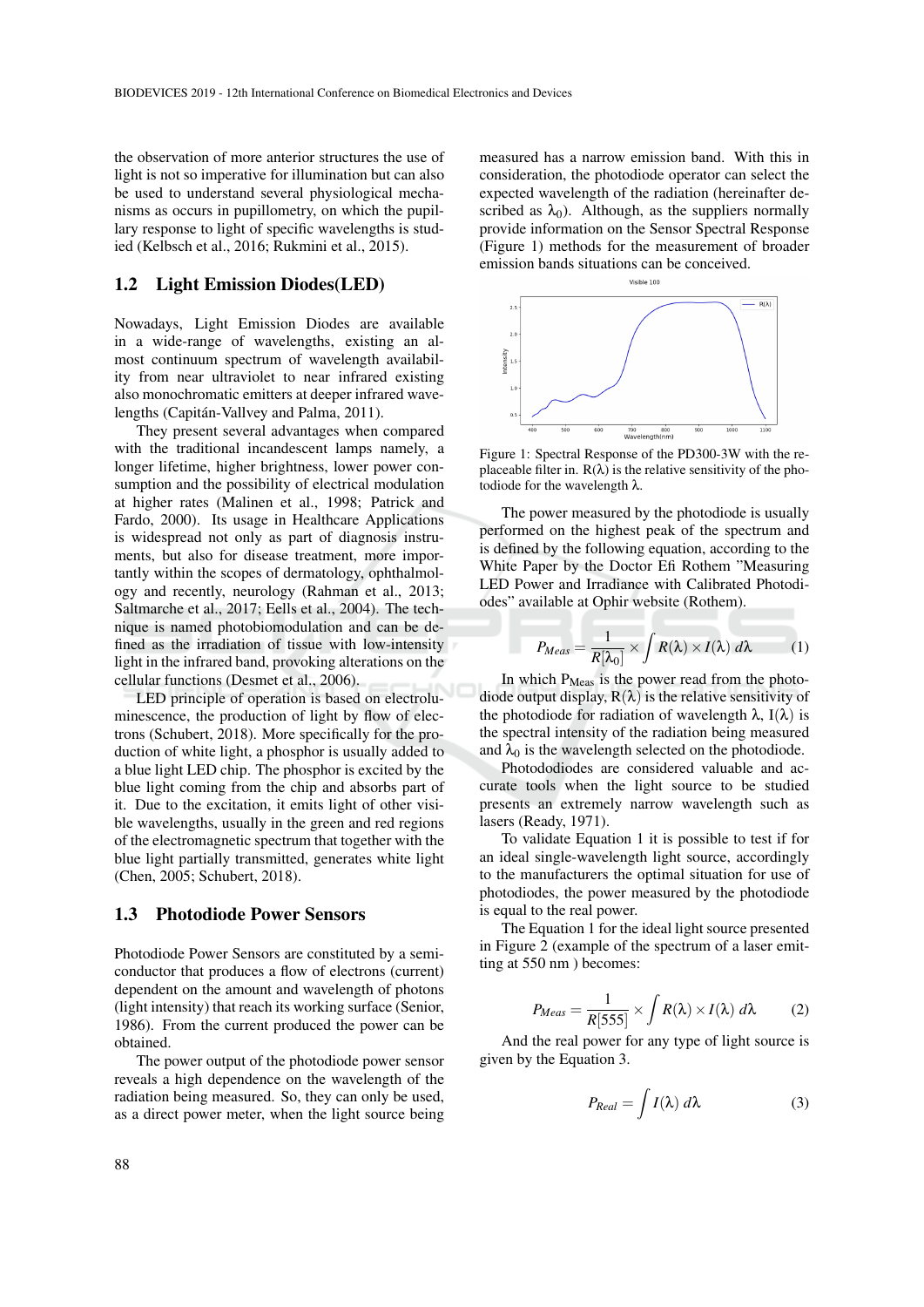

Figure 2: Spectral distribution of an ideal single wavelength light source.

By the spectrum is easily deductible that  $I(\lambda) = 0$ for every wavelength except when  $\lambda = 555$ *nm*. So as shown in Equation 4 it is possible to prove that  $P_{\text{Meas}} = P_{\text{Real}}$ . For validation of the equality, the value of  $\int I(\lambda)$  is not replaced by the intensity value from the spectrum (Figure 2).

$$
P_{Meas} = \frac{1}{R[555]} \times \int R[555] \times I(\lambda) d\lambda
$$

$$
P_{Meas} = \frac{R[555]}{R[555]} \times \int I(\lambda) d\lambda
$$

$$
P_{Meas} = \int I(\lambda) d\lambda = P_{Real}
$$
(4)

This way, it is shown that the Equation 1 for the power measured by the photodiode, is congruent with the fact that photodiodes are accurate direct power meters for narrow band sources.

# 2 POWER MEASUREMENT

In this section, light hazard measurements will be presented for a smartphone-based handheld fundus camera prototype. This prototype uses two LEDs as light sources, one with a narrow peak on the near infrared (NIR) region of the electromagnetic spectrum and the other emitting broadband white light. The method for examination of the retina with this prototype is characterized by firstly illuminating the fundus with NIR light for guidance. When the examiner is satisfied with the image being observed, a button is pressed and white light is turned on, only for a few milliseconds (typically about 50 to 100 ms is sufficient). The coloured image obtained is stored and becomes available for consultation on the smartphone. It was established like this, to prevent miosis, an effect that consists on the narrowing of the pupil by action of the Autonomous Nervous System, when visible light reaches the retina (Wang et al., 2016; Tran et al., 2012). As miosis is not verified when infrared light reaches the retina (Shen and Mukai, 2017), to limit the use of white light only to the minimum to obtain a color image of the fundus, this method was chosen to allow a comfortable examination for the patients and to avoid the need of mydriatic agents (drugs that dilate the pupil) (Yuvacı et al., 2015).

The level of the emitted light intensity is controlled by Pulse Width Modulation (PWM) (Dyble et al., 2005). On the smartphone application the operator can select this level on a range between 0 and 100 % of the maximum value allowed.

The emission spectrum of each LED was obtained using a AvaSpec-ULS2048-USB2-VA-50 spectrometer supplied by Avantes. The instrument used to obtain the power values was a photodiode power sensor PD300-3W. Photodiodes principle of operation was already described in Section 1.3.

In order to collect all of the emitted light, in both, spectrum and power measurements, the aperture of the measurement device (spectrometer or photodiode) had to be centered and placed at the focal distance of the optical system covered by the prototype.

Its usable range goes from the near ultraviolet wavelengths to the near infrared region (360-1100 nm) so it was able to recognize the full spectrum of both LEDs.

The White LED is a broadband light source with two peaks, being the first narrow and in the blue region and the other with a wider band and a peak on the yellow\green regions of the spectrum. The NIR LED only has one peak.

The several steps one must consider when performing this type of measurement in such conditions for each LED, may be resumed by the following:

- 1. Obtain the *spectra* with the spectrometer;
- 2. Normalize the spectrum according to the maximum counts;
- 3. Calculate the wavelength of the highest peak by post-processment of the spectrum (in this example python libraries such as NumPy and SciPy were used);
- 4. In the photodiode select the wavelength obtained in the step 3;
- 5. Select several levels for the intensity of light through the smartphone application - in this setup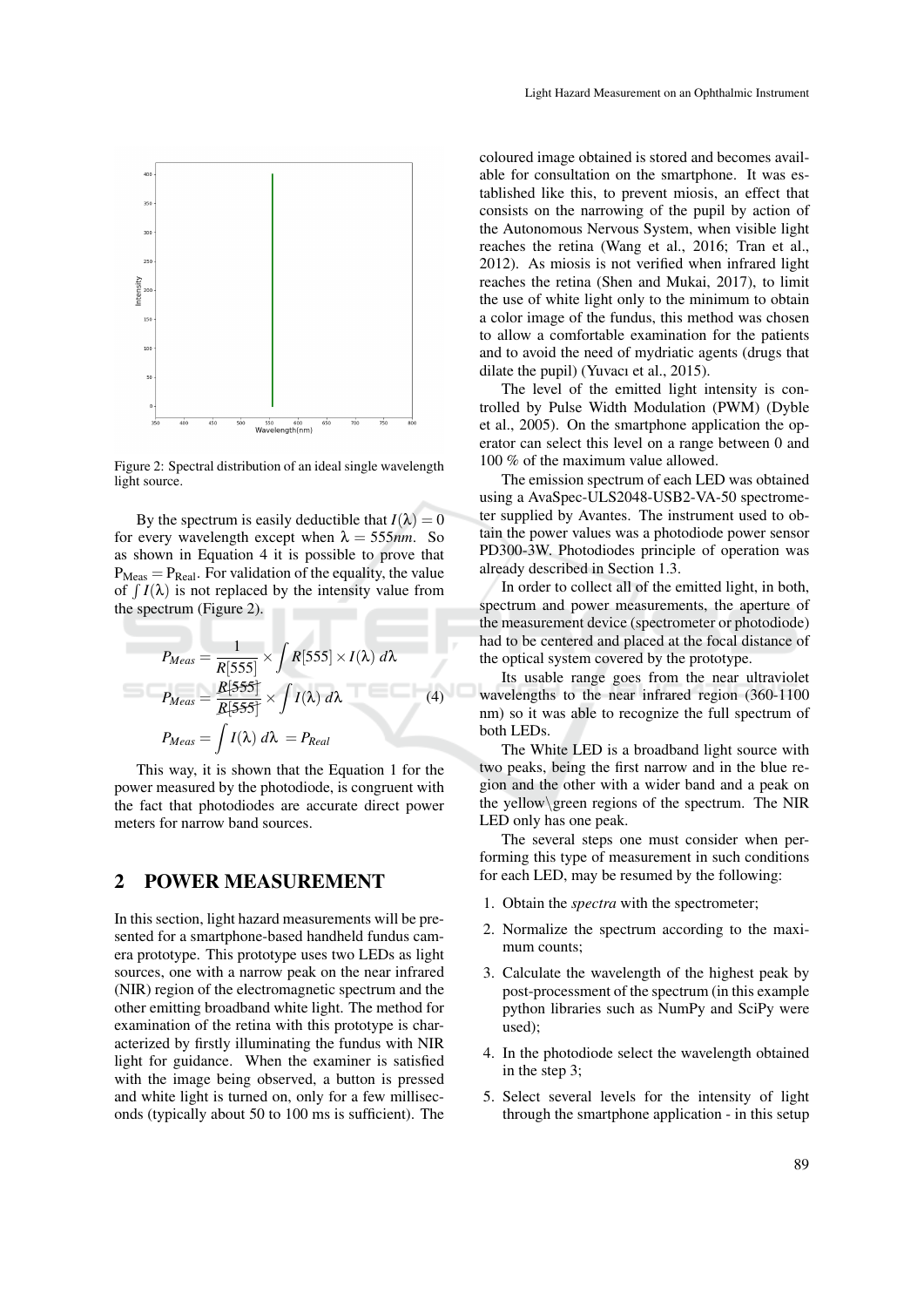the selected values were 30, 50, 75 and 100 % of the current allowed by the hardware;

- 6. As photodiodes are very wavelength sensitive, it is needed to multiply the Spectral Response presented in Figure 1 by the Spectrum obtained on step 2;
- 7. By the direct proportionality relationship between the area beneath the spectral curve and the power, find the real power emitted at each peak wavelength.

The Step 6 is justified by the fact that the Power measured by the Photodiode is given by the Equation 1 in Section 1.3, at the same time that the power emitted by a light source is derived with the Equation 3.

To bring more clarity to the method described before, in the following subsections, not only the final radiant power values obtained will be shown, but also the set of calculations required for each LED.

### 2.1 White LED

The white LED is a OSLON® Black LUW H9GP supplied by OSRAM. Chromatically it has a temperature of 6500 K, which is considered a cool white with a strong prevalence of lower wavelengths (Violet and Blue regions of the spectrum). As referred previously four different levels for the intensity of the emitted light were measured. The changes on the spectrum along the intensity levels were not representative, only a slight increase on the signal-to-noise ratio with the increase of LED intensity. The normalized spectrometer output for the White LED is presented in Figure 3.

The power measurements obtained on the photodiode are presented in Table 1.



Figure 3: Spectrum of White LED at maximum intensity (100%) obtained with the AvaSoft 2048.

Besides the calculations of these values it was required the multiplication of each spectrum obtained by the spectral response. The curves for the LED spectral intensity, spectral response, and result of its multiplication are presented in Figure 4.



Figure 4: Top - In red is presented  $I(\lambda)$ , the normalized spectral intensity of the light source and in blue is presented  $R(\lambda)$  the relative sensitivity of the photodiode. Bottom - Is presented in black the result of the multiplication of the two curves presented in the Top image -  $R(\lambda) \times I(\lambda)$ , hereinafter referred as Weighted Spectrum.

To use the Equation 1, the sensitivity of the photodiode at the specific wavelength is needed. For the visible LED,  $\lambda_0 = 439$  nm, so  $R[\lambda_0] = R[439]$ .

The variables needed for the Equation 1:

- $R[439] 0.62$
- $P_{Meas}$  0.60 mW

Replacing the variables for these values, the Equation 1 becomes:

$$
0.60 = \frac{1}{0.62} \times \int R(\lambda) \times I(\lambda) d\lambda
$$
  

$$
0.372 = \int R(\lambda) \times I(\lambda) d\lambda
$$
 (5)

**BLICATIONS** 

With the last equality of the Equation 5, and considering that the expression  $\int R(\lambda) \times I(\lambda) d\lambda$  is given by the area beneath the Weighted Spectrum curve,  $R(\lambda) \times I(\lambda)$  (Figure 4 - Bottom), a direct proportionality relationship between power and area can be established. The variable Spectrum Area is the area beneath the curve presented in Figure 3, corresponding to the emission spectrum of the LED and named  $I(\lambda)$ in Equation 3.

With the variables presented next, the real power (PReal) emitted by the White LED can be calculated.

- Weighted Spectrum Area (WS<sub>area</sub>) 49.46
- Spectrum Area ( $S<sub>area</sub>$ )- 62.63
- Power with photodiode sensitivity influence  $(P_{Sens}) - 0.372$  mW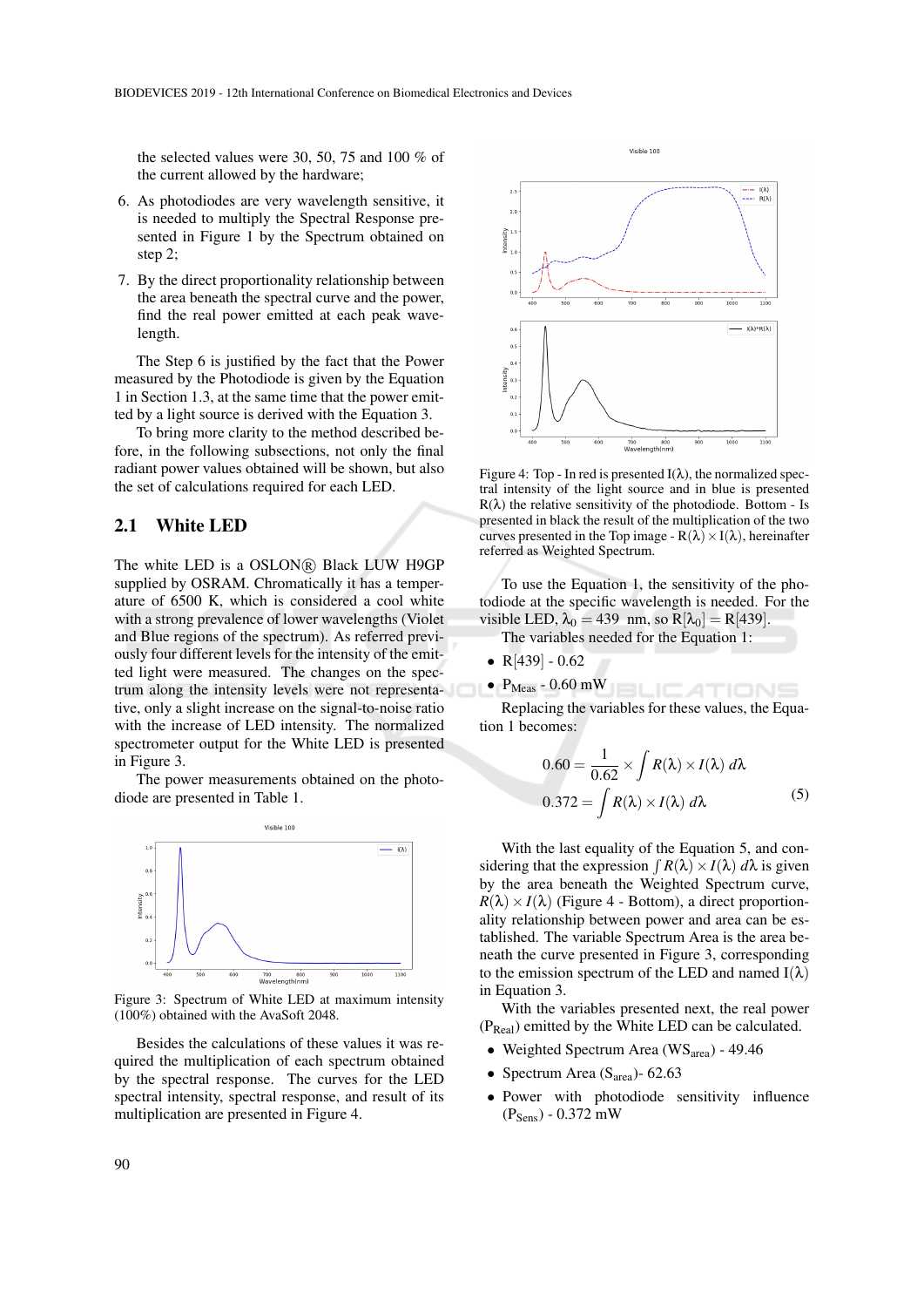| Wavelength<br>Smartphone Level | $PMeas - 439$ nm | $P_{Real} - 439$ nm | $P_{\text{Real}}$ -555 nm | $P_{Real}$ - Total |
|--------------------------------|------------------|---------------------|---------------------------|--------------------|
| 30                             | $0.18$ mW        | $0.044$ mW          | $0.096$ mW                | $0.140 \text{ mW}$ |
| 50                             | $0.31$ mW        | $0.077$ mW          | $0.165$ mW                | $0.242$ mW         |
| 75                             | $0.45$ mW        | $0.111$ mW          | $0.240$ mW                | $0.351$ mW         |
| <b>100</b>                     | $0.60$ mW        | $0,150$ mW          | $0.321$ mW                | $0.471$ mW         |

Table 1: White LED Measured Power at 439 nm, P<sub>Meas</sub>, and Real Power, P<sub>Real</sub>, for each peak and for both peaks.

Considering the relationship of proportionality previously established, the following Equation can be used:

$$
P_{Real} = \frac{P_{Sens} \times S_{area}}{WS_{area}}
$$
  
\n
$$
P_{Real} = 0.471 \text{ mW}
$$
 (6)

To compare the values obtained with the ISO Norms, it is needed to know the percentage of the total power corresponding to each peak. In order to have an accurate separation of the two peaks a Gaussian Fit function from SciPy library was used. Two Gaussian Fits were considered, one for each peak, with the parameters:

- Wavelength of the Center;
- Amplitude of the Gaussian;
- Width of the Gaussian;

The graphical results of the fitting are presented in the Figure 5.



Figure 5: Top - In black is presented  $I(\lambda)$ , the spectrum of the light source and in red is presented the Gaussian Fit function. Bottom - Peaks are individually presented, the first in green and the second in blue.

From the area of each peak it is possible to calculate each peak proportion on the total power, as presented by the following equations.

- A $P$ eak1(%) 31.8%
- A $P_{\text{peak2}}(\%)$  68.2%

$$
P_{Peak1} = A_{Peak1} \times P_{Real} \qquad P_{Peak2} = A_{Peak2} \times P_{Real}
$$
  
\n
$$
P_{Peak1} = 0.318 \times 0.471 \qquad P_{Peak2} = 0.682 \times 0.471
$$
  
\n
$$
P_{Peak1} = 0.150 \text{ mW} \qquad P_{Peak2} = 0.321 \text{ mW}
$$
  
\n(7)

In Table 1 it is possible to verify the final values for the power of the White LED, for both peak wavelengths.

# 2.2 NIR LED

The Near Infrared LED is an Infrared Emitter MTE1081C, supplied by Marktech Optoelectronics. The normalized spectrum of the light emitted by the LED is presented in Figure 6. Likewise what occurred with the White LED, the changes on the spectrum along the four intensity levels were not representative. The method is slightly different to the one previously presented for the White LED due to the existence of only one peak.



Figure 6: Spectrum of the NIR LED at maximum intensity, (100%) obtained with the AvaSoft 2048.

The power values measured with the Photodiode are presented in Table 2.

The result of the multiplication of the NIR Spectrum by the Spectral Response of the Photodiode is presented in Figure 7.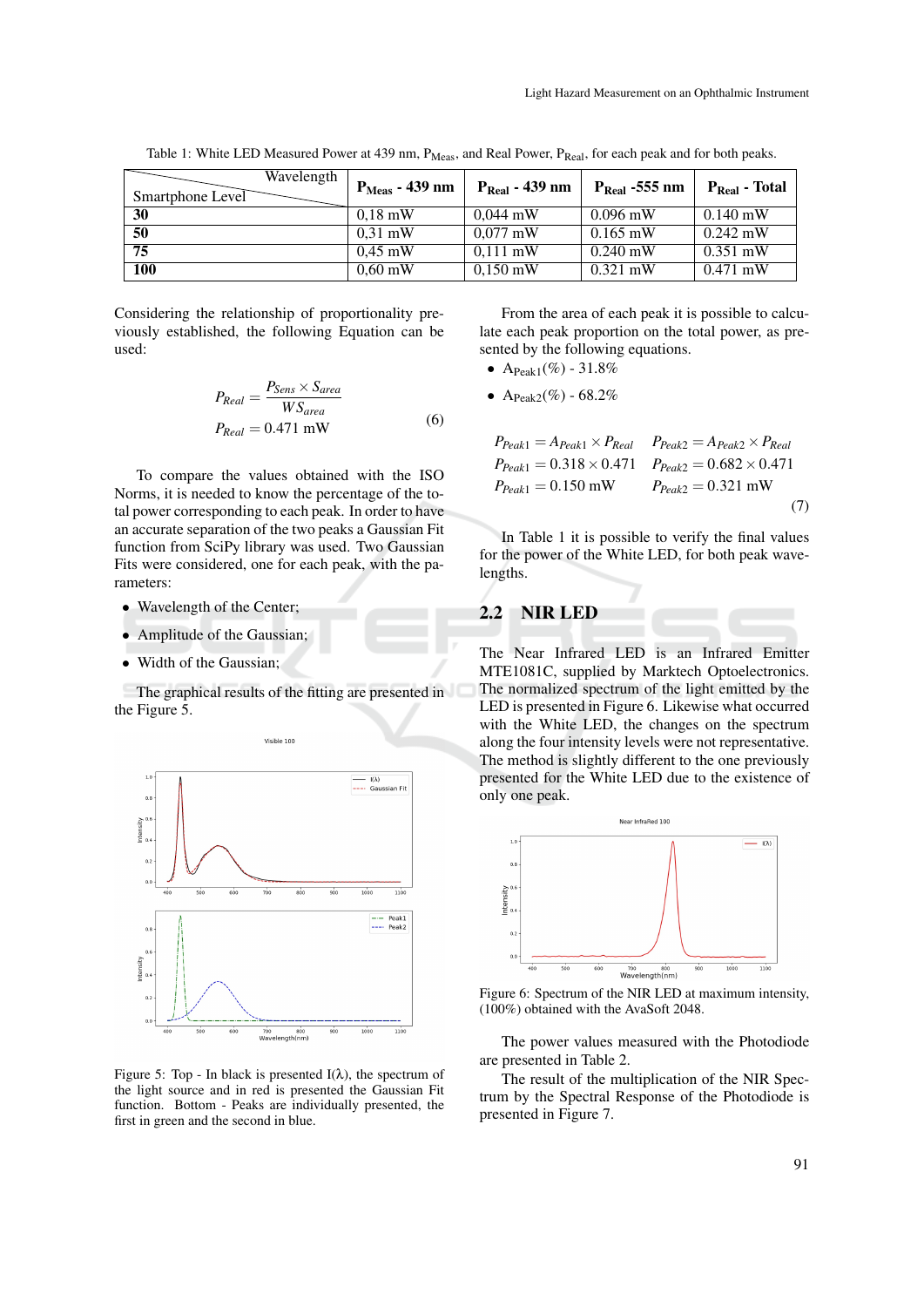

Figure 7: Top - In red is presented  $I(\lambda)$ , the spectrum of the light source and in blue is presented  $R(\lambda)$  the relative sensitivity of the photodiode. Bottom - Is presented in black the result of the multiplication of the two curves presented in the top image -  $R(\lambda) \times I(\lambda)$  - Weighted Spectrum.

Similarly to what occurred with the multiplication of the white spectrum by the spectral response (Figure 4), the effect of the wavelength sensitivity of the photodiode is noticeable. The sensitivity of the photodiode for NIR wavelengths is much higher than it is for lower wavelengths, fact that can be confirmed by comparison of the y-scale of the weighted spectral response of both LEDs (Figures 4 and 7 - Bottom).

Calculations will be shown for the maximum intensity level.

- $R[820] 2.57$
- $P_{Meas}$  0.57 mW

Replacing the above values in Equation 1:

$$
0.57 = \frac{1}{2.57} \times \int R(\lambda) \times I(\lambda) d\lambda
$$
  

$$
1.465 = \int R(\lambda) \times I(\lambda) d\lambda
$$
 (8)

The variables needed for the real power  $(P_{Real})$ calculation are:

- Weighted Spectrum Area (WS<sub>area</sub>) 106.0
- Spectrum Area ( $S<sub>area</sub>$ ) 41.40
- Power with photodiode sensitivity influence  $(P_{Sens}) - 1.465$  mW

$$
P_{Real} = \frac{P_{Sens} \times S_{area}}{WS_{area}}
$$
  
\n
$$
P_{Real} = 0.57 \text{ mW}
$$
 (9)

The major difference between the used method for each LED is related with the number of peaks. The NIR LED only has one peak and because of that the Gaussian Fit is not required, and  $P_{Real}$  can be considered directly proportional to all the area beneath the curve  $I(\lambda)$ . With this approximation for the comparison with the ISO norms, all the radiation emitted by the NIR LED is centered at 820 nm.

The results for every level of intensity are presented in Table 2.

Table 2: NIR LED Measured Power at 820 nm - P<sub>Meas</sub> and NIR LED Real Power at 820 nm - P<sub>Real</sub>. SL - Smartphone Level; WL- Wavelength.

| Power<br>SL. | $P_{Meas}$        | $P_{Real}$ |
|--------------|-------------------|------------|
| 30           | $0,17$ mW         | $0.168$ mW |
| 50           | $0.30 \text{ mW}$ | $0,299$ mW |
| 75           | $0.44$ mW         | $0,439$ mW |
| 100          | $0.57$ mW         | $0,570$ mW |

As can be perceived by comparison of the  $P_{Meas}$ and  $P_{Real}$  in Table 2, the values are equal or very identical.

This can be explained by the fact that on the region where the NIR LED emits radiation ( $\approx$  758-850 nm -Figure 6), the Photodiode Spectral Response (Figure 1) is considerably flat. Consequently, for the integral  $\int R(\lambda) \times I(\lambda) d\lambda$ , on the spectrum region of interest,  $R(\lambda)$  will be nearly constant and similar to R[820].

# 3 ISO COEFFICIENTS CALCULATION

In order to ensure the safety of the prototype, the values calculated for the power in the previous section must be converted to quantities that can be compared with the limits displayed on the ISO Norms. So in this section, the calculations required for this conversion will be presented along with the limits applicable to the wavalength of the radiation in question, according to the ISO Standards ISO 15004-2 and ISO 10940 (ISO 15004-2, 2007; ISO 10940, 2009). The first is for light hazard protection of Ophthalmic Instruments and the second deals with the features of Fundus Cameras (including light hazard protection).

As the limits provided on the ISO Norms are presented in irradiance, the areas of the irradiated structures have to be calculated.

The Field of View obtainable with this prototype is 45◦ so, one way to calculate the retinal area illuminated is by using the formulas on the Equations 10 and 11 (ISO 10940, 2009):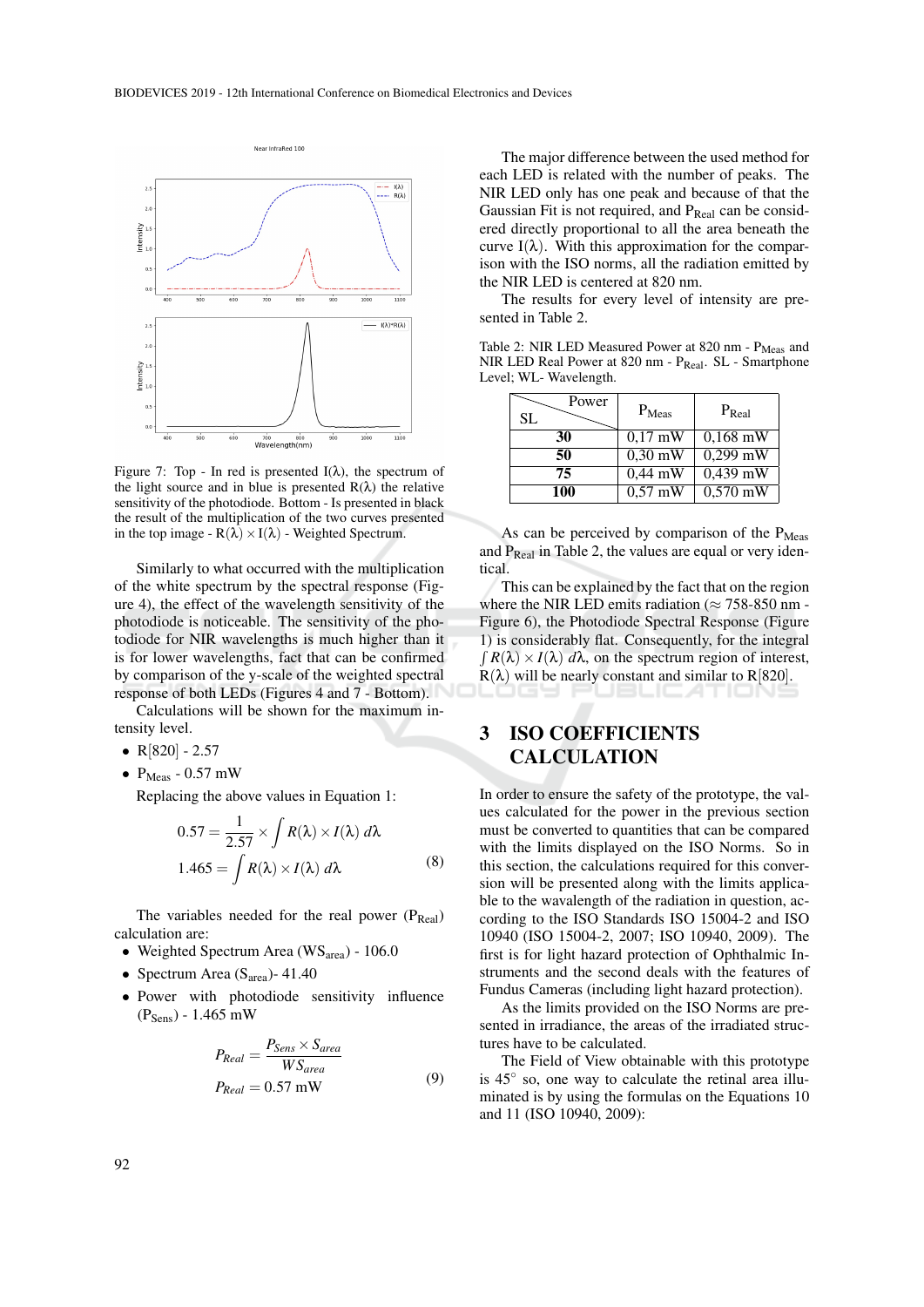$$
\omega = 4\pi \sin^2(\frac{\alpha}{4})\tag{10}
$$

$$
A = (1.7 \text{cm})^2 \times \omega \tag{11}
$$

Where  $\omega$  is the illumination solid angle in steradians,  $\alpha$  is the full cone angle in degrees and *A* is the retinal area illuminated in square centimeters. Considering a Field of View of  $45^{\circ}$  the solid angle is 0.478 sr and consequently the retinal area is  $1.381 \text{ cm}^2$ .

Knowing the area it is possible to calculate the irradiance with the formula:

$$
E = \frac{d\Phi}{dA} \tag{12}
$$

Where *E* is the irradiance given in mW/cm<sup>2</sup>,  $\Phi$  is the radiant power given in mW, referred as  $P_{Real}$  in the previous subsection, and *A* is the area illuminated in square centimeters. The radiant power was considered to be constant all over the area, so the equation becomes:

$$
E = \frac{\Phi}{A} \tag{13}
$$

Therefore, the values for the maximum level of intensity for the peaks of both LEDs are:

- Retinal Irradiance White 439 nm Peak =  $0.109$  mW/cm<sup>2</sup>
- Retinal Irradiance White 555 nm Peak =  $0.232$  mW/cm<sup>2</sup> **ANI**
- Retinal Irradiance NIR 820 nm = 0.413 mW/cm<sup>2</sup>

For the other eye structures the utmost scenario was considered in which the area for calculation of the irradiance was the area of the smallest circle of illumination possible with the prototype. In other words, was considered the area of the circle of illumination at the focal distance from the prototype. It was empirically calculated to be of about  $0.071 \text{ cm}^2$ , resulting from a circle with 3 mm diameter.

- Corneal and Anterior Segment Irradiance White - 439 nm Peak =  $2.113$  mW/cm<sup>2</sup>
- Corneal and Anterior Segment Irradiance White - 555 nm Peak =  $4.521$  mW/cm<sup>2</sup>
- Corneal and Anterior Segment Irradiance NIR  $-$  820 nm = 8.028 mW/cm<sup>2</sup>

As for some hazards the irradiance is weighted according to the wavelength of the radiation, the coefficients for both thermal,  $R(\lambda)$ , and photochemical aphakic hazard,  $A(\lambda)$  provided by the ISO standards, have to be considered for each peak wavelength examined (ISO 15004-2, 2007):

- White LED, 439 nm Peak:  $R(\lambda)$  1;  $A(\lambda)$  1;
- White LED, 555 nm Peak:  $R(\lambda)$  1;  $A(\lambda)$  -0.0078;
- NIR LED, 820 nm Peak:  $R(\lambda)$  0.58;  $A(\lambda)$  0;

Considering the principle of operation of the prototype described before, ISO norms compliance was addressed for 4 different situations.

- Continuous NIR LED at maximum intensity;
- Continuous White LED at maximum intensity;
- Pulsed White LED at maximum intensity;
- Real acquisition simulation with the NIR LED at maximum intensity, and pulsed White LED at maximum intensity.

The distinction between continuous and pulsed occurs because in the ISO norms it is considered that when an instrument emits a pulse or a set of pulses that last less than 20 seconds the limits that must be calculated are different from continuous wave instruments (ISO 15004-2, 2007). For each configuration different hazards must be calculated and are going to be presented in the next subsections.

### 3.1 Continuous NIR

For this configuration the values that have to be calculated are:

• Unweighted Corneal and Lenticular Infrared Radiation Irradiance,  $E_{IR-CL}$ ;

$$
E_{\text{IR-CL}} = \sum_{770}^{2500} E_{\lambda} \times \Delta\lambda \tag{14}
$$

With,

$$
E_{\lambda} = \frac{d\Phi(\lambda)}{dA \times d\lambda} = \frac{\Phi(\lambda)}{A \times \Delta\lambda}
$$
 (15)

Where  $E_{\lambda}$  is the spectral irradiance given in mW/(cm<sup>2</sup>.nm),  $\Phi$  is the radiant power of the radiation, given in mW, A is the area illuminated in square centimeters and  $\Delta\lambda$  is the wavelength interval on which the irradiance was measured. This approximation will be considered on every hazard and is only possible because the radiant power was considered to be constant all over the area and all the emission wavelengths near the peak, were considered to be the peak itself. Due to this approximation it is mathematically possible to ignore the dependence on the value of  $\Delta\lambda$ , as can be observed next.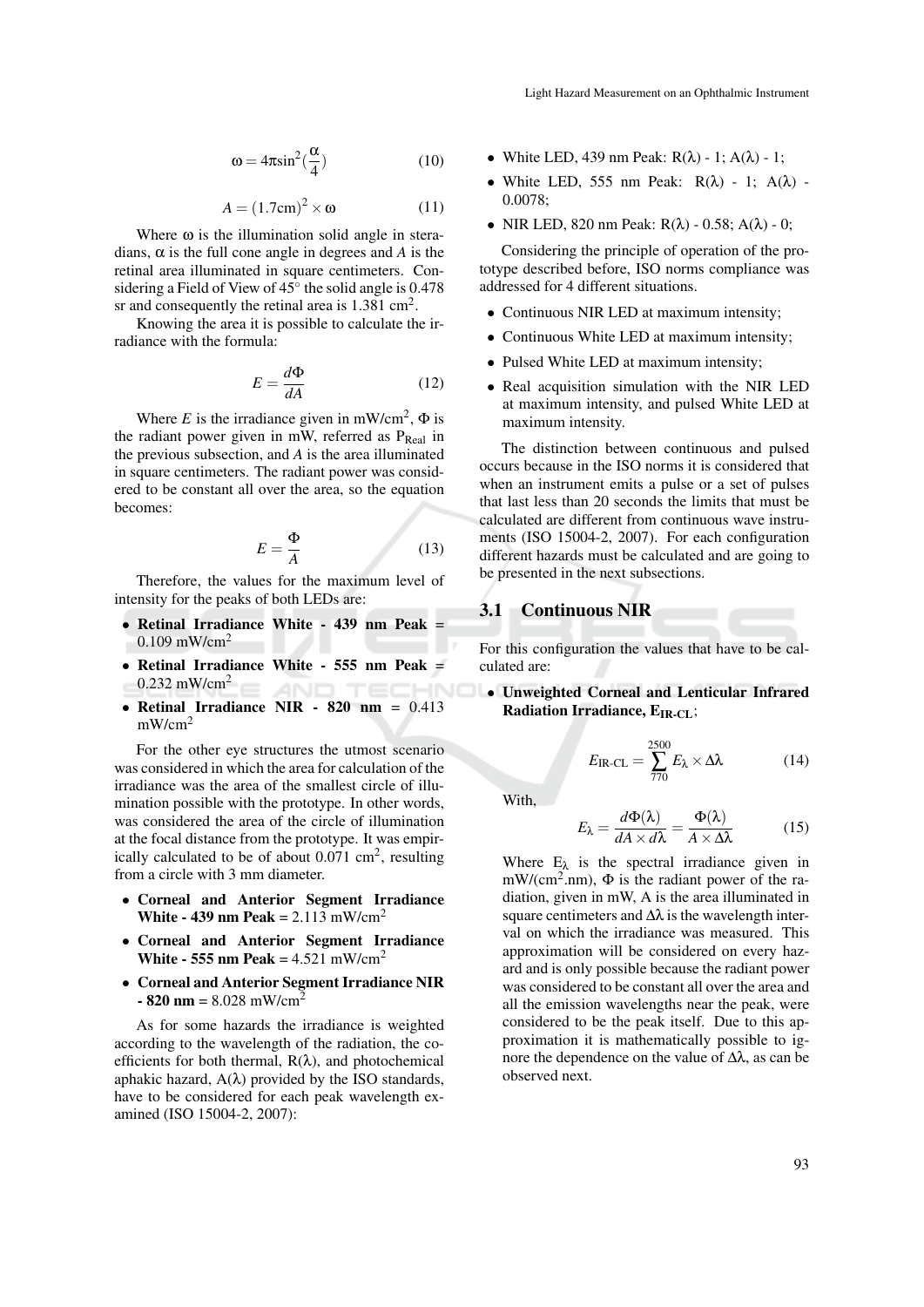$$
E_{\text{IR-CL}} = \sum_{770}^{2500} \frac{\Phi(\lambda)}{A \times \Delta X} \times \Delta X
$$

$$
E_{\text{IR-CL}} = \sum_{770}^{2500} \frac{\Phi(\lambda)}{A}
$$
(16)
$$
E_{\text{IR-CL}} = \sum_{770}^{2500} E
$$

$$
E_{\text{IR-CL}} = 8.028 \text{ mW/cm}^2
$$

• Unweighted Anterior Segment Visible and Infrared Radiation Irradiance, E<sub>VIR-AS</sub>;

$$
E_{\text{VIR-AS}} = \sum_{380}^{1200} E_{\lambda} \times \Delta \lambda \tag{17}
$$

There is only one emitted peak in the NIR spectrum, with 820 nm as center wavelength. So, the result for this hazard is equal to  $E_{IR-CL}$ , therefore  $E_{VIR-AS}$  = 8.028 mW/*cm*<sup>2</sup>.

• Weighted Retinal Visible and Infrared Radiation Thermal Irradiance,  $E_{VIR-R}$ ;

$$
E_{\text{VIR-R}} = \sum_{380}^{1400} E_{\lambda} \times R(\lambda) \times \Delta\lambda \qquad (18)
$$
  

$$
E_{\text{VIR-R}} = \sum_{380}^{1400} E \times R(\lambda)
$$
  

$$
E_{\text{VIR-R}} = 0.413 \times 0.58
$$
  

$$
E_{\text{VIR-R}} = 0.240 \text{ mW/cm}^2
$$
 (19)

## 3.2 Continuous White

For this configuration the values that have to be calculated are:

• Weighted Retinal Irradiance for Photochemical Aphakic Light Hazard,  $E_{A-R}$ ;

$$
E_{A-R} = \sum_{350}^{700} E_{\lambda} \times A(\lambda) \times \Delta\lambda
$$
 (20)

$$
E_{A-R} = \sum_{350}^{700} E \times A(\lambda)
$$
  
\n
$$
E_{A-R} = 0.109 \times 1 + 0.232 \times 0.0078
$$
 (21)  
\n
$$
E_{A-R} = 0.109 + 0.00181
$$
  
\n
$$
E_{A-R} = 0.111 \text{ mW/cm}^2
$$

• Unweighted Anterior Segment Visible and Infrared Radiation Irradiance, E<sub>VIR-AS</sub>; The

method for the calculation of this hazard was already demonstrated for the NIR LED in the previous subsection, so only the result will be shown.

$$
E_{\text{VIR-AS}} = \sum_{380}^{1200} E
$$
  
\n
$$
E_{\text{VIR-AS}} = 2.113 + 4.521
$$
  
\n
$$
E_{\text{VIR-AS}} = 6.634 \text{mW/cm}^2
$$
 (22)

• Weighted Retinal Visible and Infrared Radiation Thermal Irradiance,  $E_{VIR-R}$ ; The method for the calculation of this hazard was already demonstrated for the NIR LED in the previous subsection so, only the result will be shown.

$$
E_{\text{VIR-R}} = \sum_{380}^{1400} E \times R(\lambda)
$$
  
\n
$$
E_{\text{VIR-R}} = 0.109 \times 1 + 0.232 \times 1
$$
  
\n
$$
E_{\text{VIR-R}} = 0.341 \text{mW/cm}^2
$$
 (23)

# 3.3 Pulsed White

For the pulsed mode, information on the duration of each pulse is necessary. In the current prototype, the user can select the duration of flash. Was verified empirically that 0.095 seconds produced fairly good results when imaging an eye model so, it will be considered the time of the pulse for comparison with the ISO Norms comparison. The energy of the flash normally used is the maximum intensity possible for the White LED, so irradiance values are the same as those for the continuous white calculations (Section 3.2).

For the Pulsed Intruments Hazards the results to be compared will take into consideration the spectral radiant exposure,  $H_{\lambda}$ , which can be derived from the Irradiance,  $E_{\lambda}$ , according to the following equations.

$$
H = \int_{\Delta t} E \times dt = E \times \Delta t \tag{24}
$$

And so, 
$$
H_{\lambda} = E_{\lambda} \times \Delta t
$$
 (25)

Where  $E_{\lambda}$  is spectral irradiance,  $H_{\lambda}$  is spectral radiant power and ∆*t* is the duration of the exposure to the radiation also named exposure time. The value of  $H_{\lambda}$  is given in mJ/(cm<sup>2</sup>.nm).

For the same reason that for the continuous sources,  $\Delta\lambda$  is not relevant. For this configuration the values that have to be calculated are:

• Weighted Retinal Visible and Infrared Radiation Radiant Exposure, H<sub>VIR-R</sub>;

$$
H_{\text{VIR-R}} = \sum_{380}^{1400} (E_{\lambda} \times \Delta t) \times R(\lambda) \times \Delta \lambda \qquad (26)
$$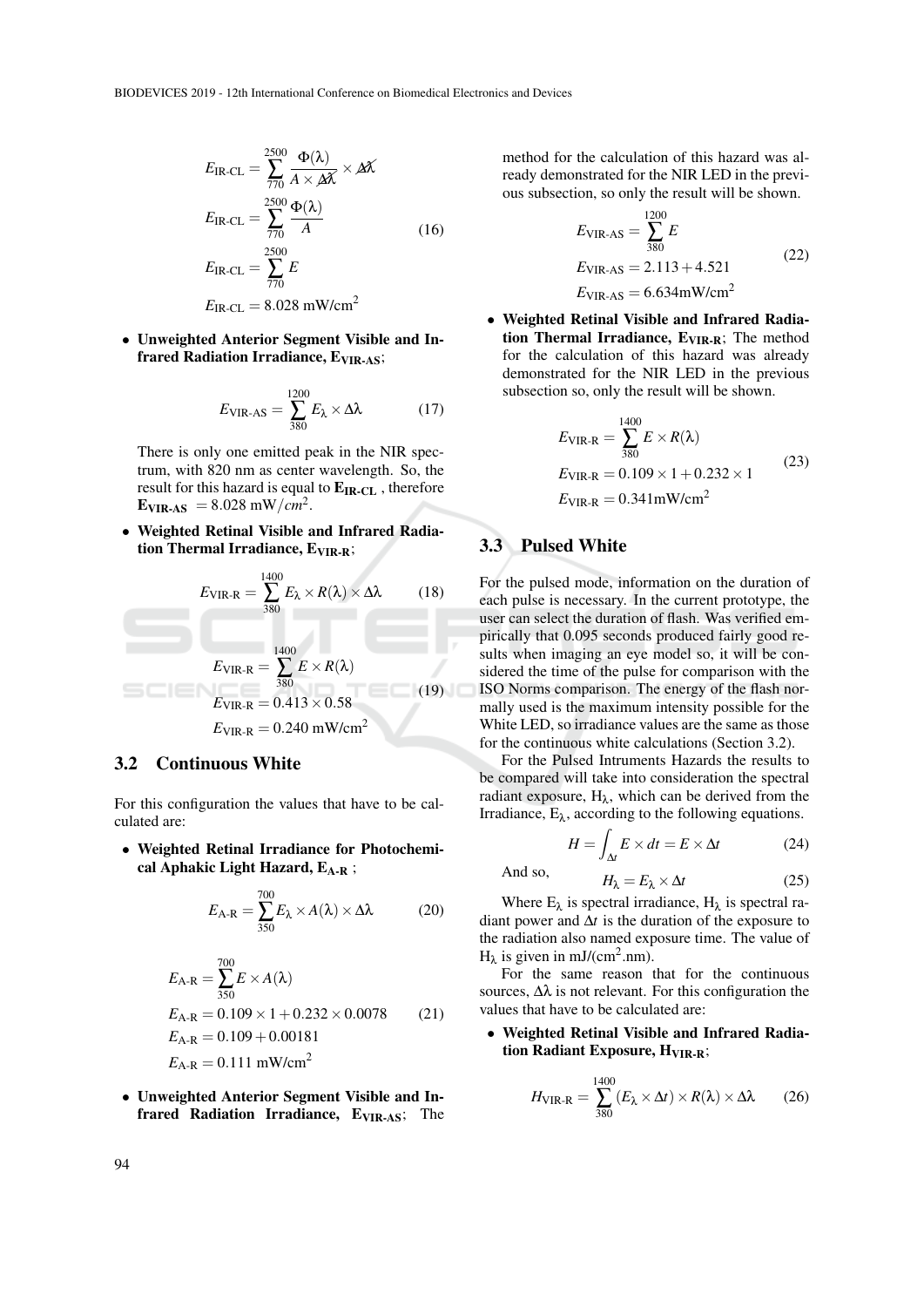$$
H_{\text{VIR-R}} = \sum_{380}^{1400} \left( \frac{\Phi(\lambda)}{A} \times \Delta t \right) \times R(\lambda)
$$
  
\n
$$
H_{\text{VIR-R}} = \sum_{380}^{1400} E \times \Delta t \times R(\lambda)
$$
  
\n
$$
H_{\text{VIR-R}} = 0.109 \times 0.095 \times 1 + 0.232 \times 0.095 \times 1
$$
  
\n
$$
H_{\text{VIR-R}} = 0.0324 \text{ mJ/cm}^2
$$
\n(27)

• Unweighted Anterior Segment Visible and Infrared Radiation Radiant Exposure, H<sub>VIR-AS</sub>;

$$
H_{\text{VIR-AS}} = \sum_{380}^{1400} H_{\lambda} \times \Delta\lambda \tag{28}
$$

$$
H_{\text{VIR-AS}} = \sum_{380}^{1400} \left( \frac{\Phi(\lambda)}{A} \times \Delta t \right)
$$
  
\n
$$
H_{\text{VIR-AS}} = \sum_{380}^{1400} E \times \Delta t
$$
 (29)  
\n
$$
H_{\text{VIR-AS}} = 2.113 \times 0.095 + 4.521 \times 0.095
$$
  
\n
$$
H_{\text{VIR-AS}} = 0.630 \text{ mJ/cm}^2
$$

#### 3.4 Real Acquisition Simulation

Lastly, it is necessary to test the prototype under real acquisition conditions in order to predict if it will fulfill all the safety requirements on real use cases. As was previously referred, the prototype uses NIR light when the operator is performing the retinal alignment so a good image of the retina without provoking mydriasis can be obtained and only acquires the image with white light when observes referable optical structures for the disease being diagnosed (optic disk, vessels...). Consequently, a good simulation of an intended use case can be to consider that the examination takes about 5 minutes, and 5 images of the retina are acquired. According to the ISO Norms, in case of consecutive use of different light sources, the limit for radiation reaching each surface of the eye is given by (ISO 15004-2, 2007):

$$
\frac{(E, H, L)_1}{Limit_1} + \frac{(E, H, L)_2}{Limit_2} + \dots + \frac{(E, H, L)_i}{Limit_i} \le 1 \tag{30}
$$

Where  $E$  is the irradiance,  $H$  is the radiant exposure,  $L$  is the radiance and  $i$  is the i<sup>th</sup> source. As the irradiance and the radiance are analogous, measurements on only one of them are required. In the work here presented only irradiance was used.

For pulsed sources the results obtained must be multiplied by the number of pulses considered so,

when five pulses are considered the spectral exposure results become:

$$
H_5 \text{ Pulses} = 5 * H_{\text{Single Pulse}} \tag{31}
$$

As a consequence :

- Result  $H_{VIR-R}$  0.162 mJ/cm<sup>2</sup>
- Result  $H_{VIR-AS}$  3.15 mJ/cm<sup>2</sup>

The ratio presented above must be verified for different groups of hazards accordingly to the structure they refer to, so the following equations have to be verified.

• Retinal Hazards:

$$
\frac{\text{Result E}_{VIR-R}}{\text{Limit E}_{VIR-R}} + \frac{\text{Result H}_{VIR-R}}{\text{Limit H}_{VIR-R}} =
$$
\n
$$
= \frac{0.240}{\text{Limit E}_{VIR-R}} + \frac{0.162}{\text{Limit H}_{VIR-R}}
$$
\n(32)

• Anterior Segment Hazards:

$$
\frac{\text{Result E}_{\text{VIR-AS}}}{\text{Limit E}_{\text{VIR-AS}}} + \frac{\text{Result H}_{\text{VIR-AS}}}{\text{Limit H}_{\text{VIR-AS}}} =
$$
\n
$$
= \frac{8.028}{\text{Limit E}_{\text{VIR-AS}}} + \frac{3.15}{\text{Limit H}_{\text{VIR-AS}}} \tag{33}
$$

• Corneal and Lenticular Hazards:

Corneal and Lenticular Hazards only consider radiation emitted between 770 and 2500 nm, so the pulsed white light does not present an hazard for these structures.

As for all the other configurations, the results will be presented in the following section (Section 4).

# 4 RESULTS AND DISCUSSION

In this Section the comparison of the results obtained for the prototype with the norms currently considered for Ophthalmic Devices will be demonstrated. Hazards results and limits for the modes of operation of the prototype are presented in Table 3. The comparison between the results of the measurements with the limits was performed for the maximum intensity (100%), even though lower levels of light can also allow the acquisition of fairly good images.

Besides the certification that all the results are below Group 1 limits it is necessary to perform the calculations for the real acquisition conditions in order to predict if the prototype will fulfill all the safety requirements on real use cases. As previously stated in subsection 3.4, in case of consecutive use of different light sources, the following equations have to be verified (ISO 15004-2, 2007):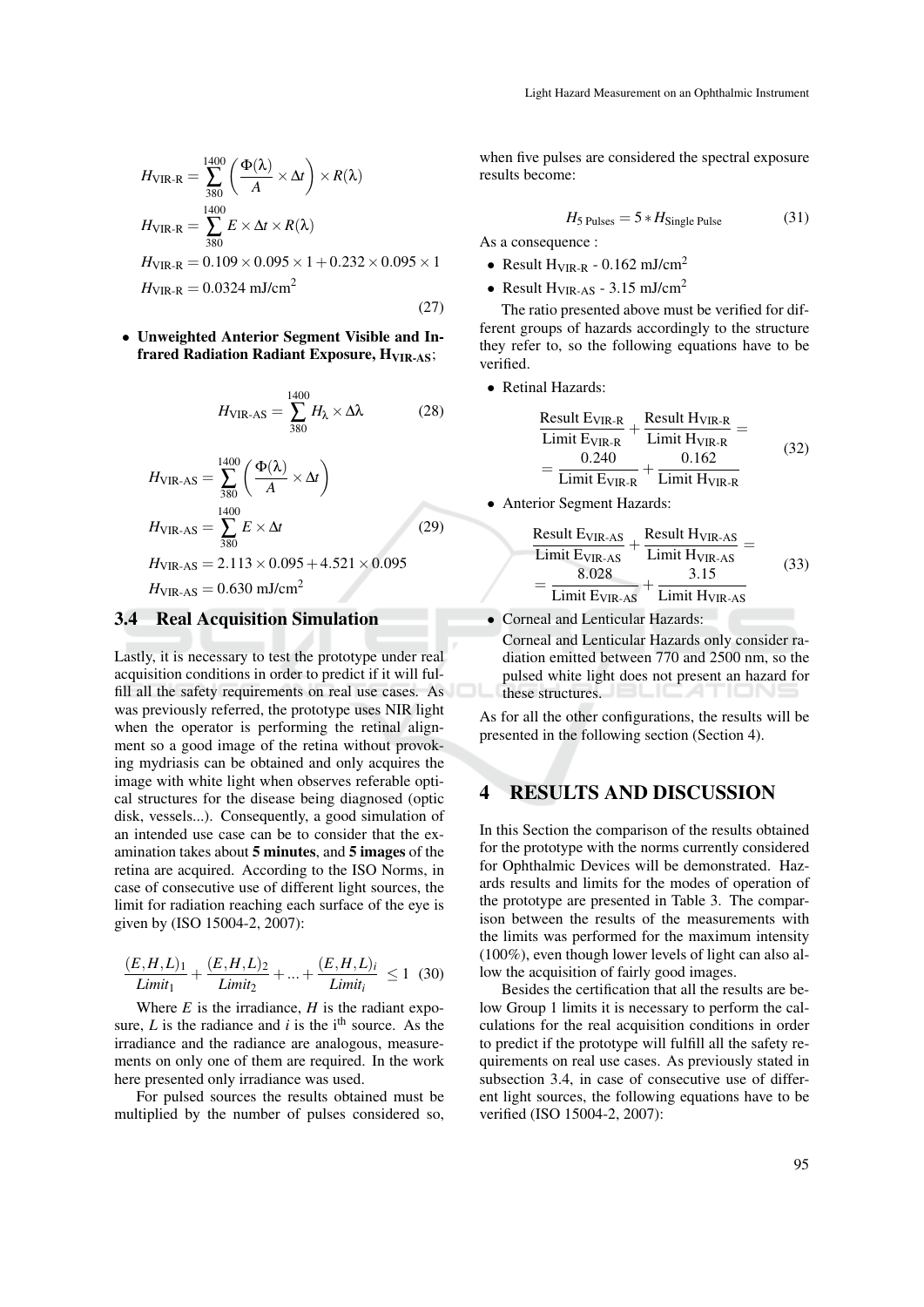| Mode                  | <b>Hazard</b>       | <b>Result</b>               | <b>Group 1 Limit</b>                                                        | Compliance |
|-----------------------|---------------------|-----------------------------|-----------------------------------------------------------------------------|------------|
|                       | $E_{IR-CL}$         | 8.028 mW/cm <sup>2</sup>    | $20 \text{ mW/cm}^2$                                                        |            |
| <b>Continuous NIR</b> | E <sub>VIR-AS</sub> | $8.028$ mW/cm <sup>2</sup>  | $4000$ mW/cm <sup>2</sup>                                                   |            |
|                       | $E_{VIR-R}$         | $0.240$ mW/cm <sup>2</sup>  | $700 \text{ mW/cm}^2$                                                       |            |
|                       | $E_{A-R}$           | $0.111$ mW/cm <sup>2</sup>  | $0.220$ mW/cm <sup>2</sup>                                                  |            |
| Continuous White      | $E_{VIR-AS}$        | $6.634$ mW/cm <sup>2</sup>  | $4000$ mW/cm <sup>2</sup>                                                   |            |
|                       | $E_{VIR-R}$         | $0.341$ mW/cm <sup>2</sup>  | $700 \text{ mW/cm}^2$                                                       |            |
| Single Pulse White    | $H_{VIR-R}$         | $0.0324$ mJ/cm <sup>2</sup> | $6t^{\frac{3}{4}} = 1.026$ J/cm <sup>2</sup> =<br>$1026$ mJ/cm <sup>2</sup> |            |
|                       | $H_{VIR-AS}$        | $0.630$ mJ/cm <sup>2</sup>  | $25t^{\frac{1}{4}} = 13.879$ J/cm <sup>2</sup> =<br>13879 J/cm <sup>2</sup> |            |
|                       |                     |                             |                                                                             |            |

Table 3: Group 1 ISO Norms Compliance. The cells filled in green represent the Hazards for which the results calculated were below the Group 1 Limit.

• Retinal Hazards:



• Anterior Segment Hazards:

$$
\frac{8.028}{\text{Limit Ev}_{\text{IR-AS}}} + \frac{3.15}{\text{Limit H}_{\text{VIR-AS}}} =
$$
\n
$$
= \frac{8.028}{4000} + \frac{3.15}{20754} =
$$
\n
$$
= 0.00216 \le 1
$$
\n(35)

• Corneal and Lenticular Hazards:

For Corneal and Lenticular Hazards there is no Pulsed ratio because on the acquisition mode the prototype only emits white light.

The values for the radiant exposure limits were obtained by replacing the value of t on the equations that set the limits ( $H_{VIR-R}$  -  $6t^{\frac{3}{4}}$ ;  $H_{VIR-AS}$  -  $25t^{\frac{1}{4}}$ ) by the product of the exposure time for a single pulse and the number of pulses.

### 5 CONCLUSION

Considering the results presented on the previous section, it is possible to conclude that the EyeFundusScope prototype surpassed the Group 1 Ophthalmic Device tests, according to the ISO 15004-2 Norm. Group 1 Instruments can be defined as instruments for which no potential light hazard exists (ISO 15004-2, 2007).

If the use case presented in Subsection 3.4 that considers obtaining 5 images during 5 minutes, is not applicable, and a different amount of flashes are directed to the human eye, the calculations required to attest the hazard can be easily performed, by replicating the ones presented in this paper. Considering the differences of orders of magnitude between the result and the limit (presented in the Results subsection 4), it is not likely that a different setup would led to a change of classification of the prototype.

By presenting a method for the measurement of radiant power that uses devices considerably costeffective when compared to the regularly used equipment (Spectroradiometers (Calandra et al., 2017; Hong et al., 2017)), we believe that the work here presented may be beneficial for all the researchers that want to perform similar tests.

To the best of the authors knowledge, in the literature there is not much information on power measurements for broadband LEDs with photodiodes. Considering this, the work presented in this paper can be of considerable importance in the field of Biomedical Metrology and provide valuable knowledge for the designers of biological and biomedical instruments, who regularly deal with radiation safety issues.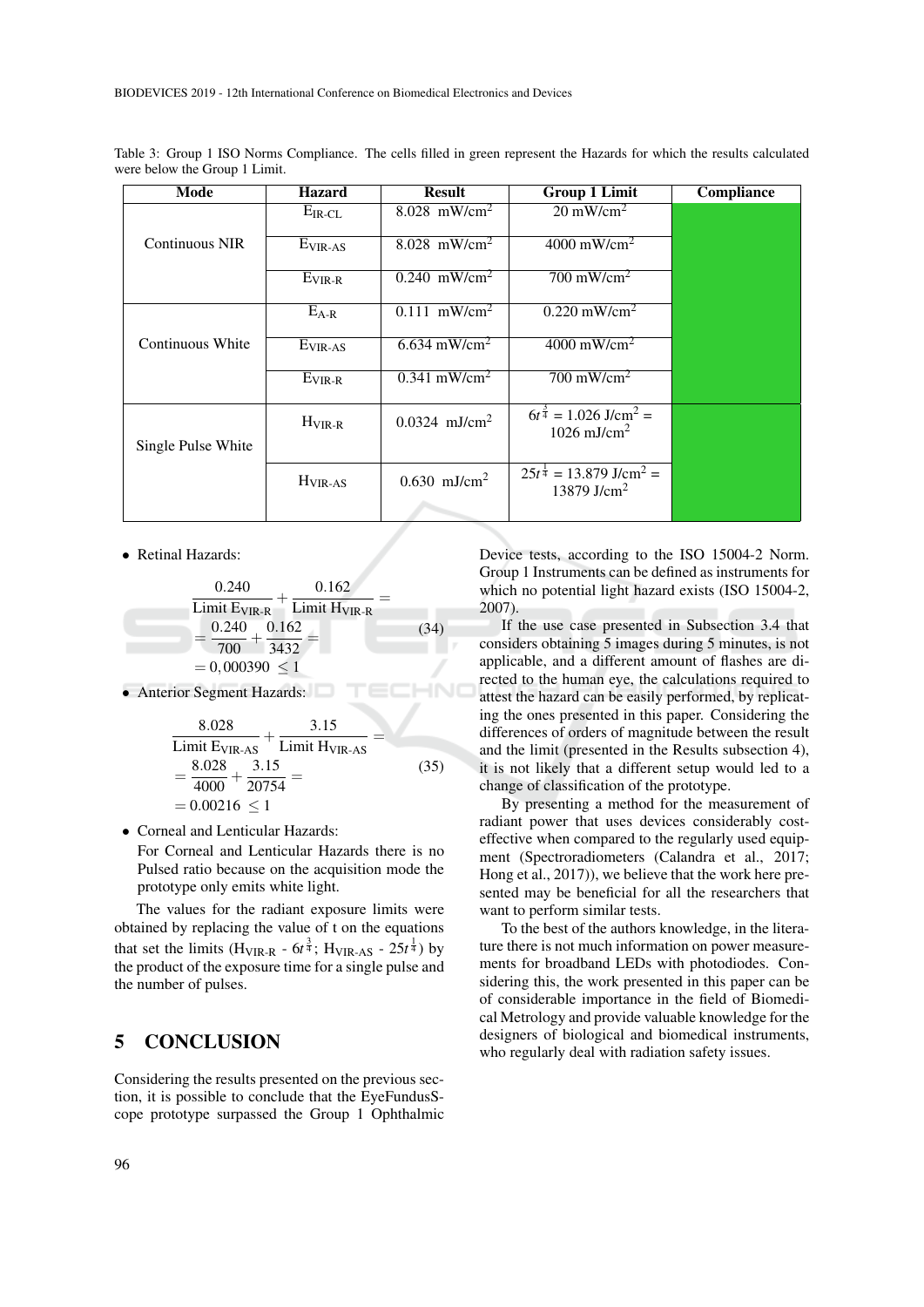## ACKNOWLEDGEMENTS

We would like to acknowledge the financial support obtained from North Portugal Regional Operational Programme (NORTE 2020), Portugal 2020 and the European Regional Development Fund (ERDF) from European Union through the project Symbiotic technology for societal efficiency gains: Deus ex Machina (DEM), NORTE-01-0145-FEDER-000026.

For supporting with the necessary material and guidance we would also like to acknowledge Laboratório de Óptica, Lasers e Sistemas, a contractresearch laboratory within the Physics Department of FCUL (University of Lisbon).

It is also important to acknowledge Ricardo Peixoto, João Gonçalves, Simão Felgueiras and João Oliveira, the Fraunhofer AICOS team members responsible for assembling and developing the prototype.

## **REFERENCES**

- Calandra, D. M., Di Martino, S., Riccio, D., and Visconti, A. (2017). Smartphone based pupillometry: An empirical evaluation of accuracy and safety. In Battiato, S., Gallo, G., Schettini, R., and Stanco, F., editors, *Image Analysis and Processing - ICIAP 2017*, pages 433–443, Cham. Springer International Publishing.
- Capitan-Vallvey, L. F. and Palma, A. J. (2011). Recent de- ´ velopments in handheld and portable optosensingreview. *Analytica Chimica Acta*, 696(1):27 – 46.
- Chen, H. (2005). Method for manufacturing a triple wavelengths white led.
- DeHoog, E. and Schwiegerling, J. (2009). Fundus camera systems: a comparative analysis. *Appl Opt*, 48(2):221–228. 19137032[pmid].
- Desmet, K. D., Paz, D. A., Corry, J. J., Eells, J. T., Wong-Riley, M. T., Henry, M. M., Buchmann, E. V., Connelly, M. P., Dovi, J. V., Liang, H. L., Henshel, D. S., Yeager, R. L., Millsap, D. S., Lim, J., Gould, L. J., Das, R., Jett, M., Hodgson, B. D., Margolis, D., and Whelan, H. T. (2006). Clinical and experimental applications of nir-led photobiomodulation. *Photomedicine and Laser Surgery*, 24(2):121– 128. PMID: 16706690.
- Dyble, M., Narendran, N., Bierman, A., Klein, T., Dyble, M., Narendran, N., Bierman, A., and Klein, T. (2005). Impact of Dimming White LEDs : Chromaticity Shifts Due to Different Dimming Methods.
- Eells, J. T., Wong-Riley, M. T., VerHoeve, J., Henry, M., Buchman, E. V., Kane, M. P., Gould, L. J., Das, R., Jett, M., Hodgson, B. D., Margolis, D., and Whelan, H. T. (2004). Mitochondrial signal transduction in accelerated wound and retinal healing by near-infrared light therapy. *Mitochondrion*, 4(5):559 – 567. Mitochondrial Medicine - Developing the Scientific Basis to Medical Management of Mitochondrial Disease.
- Feder, R. S., Olsen, T. W., Prum, B. E. J., Summers, C. G., Olson, R. J., Williams, R. D., and Musch, D. C. (2016). Comprehensive adult medical eye evaluation preferred practice pattern guidelines. *Ophthalmology*, 123(1):P209–P236.
- Hammer, M. and Schweitzer, D. (2002). Quantitative reflection spectroscopy at the human ocular fundus. *Physics in Medicine & Biology*, 47(2):179.
- Hong, S. C., Wynn-Williams, G., and Wilson, G. (2017). Safety of iphone retinal photography. *Journal of Medical Engineering & Technology*, 41(3):165–169. PMID: 27924670.
- ISO 10940 (2009). Ophthalmic instruments Fundus cameras. Standard, International Organization for Standardization, Geneva, CH.
- ISO 15004-2 (2007). Ophthalmic instruments Fundamental requirements and test methods.Part 2: Light Hazard Protection. Standard, International Organization for Standardization, Geneva, CH.
- Kelbsch, C., Maeda, F., Strasser, T., Blumenstock, G., Wilhelm, B., Wilhelm, H., and Peters, T. (2016). Pupillary responses driven by iprgcs and classical photoreceptors are impaired in glaucoma. *Graefe's Archive for Clinical and Experimental Ophthalmology*, 254(7):1361–1370.
- Malinen, J., Känsäkoski, M., Rikola, R., and Eddison, C. G. (1998). Led-based nir spectrometer module for handheld and process analyser applications. *Sensors and Actuators B: Chemical*, 51(1):220 – 226.
- Patrick, D. and Fardo, S. (2000). Industrial electronics: Devices and systems.
- Preece, S. J. and Claridge, E. (2002). Monte carlo modelling of the spectral reflectance of the human eye. *Physics in Medicine & Biology*, 47(16):2863.
- Rahman, M. Q., Rotchford, A. P., and Ramaesh, K. (2013). Catatrac: a novel red light-emitting diode device for screening cataracts in the developing world. *Eye (Lond)*, 27(1):37–41. 23099916[pmid].
- Ready, J. F. (1971). Chapter 2 measurement techniques. In Ready, J. F., editor, *Effects of High-Power Laser Radiation*, pages 33 – 65. Academic Press.
- Rothem, E. Measuring led power and irradiance with calibrated photodiodes. Technical report, Ophir.
- Rukmini, A. V., Milea, D., Baskaran, M., How, A. C., Perera, S. A., Aung, T., and Gooley, J. J. (2015). Pupillary responses to high-irradiance blue light correlate with glaucoma severity. *Ophthalmology*, 122(9):1777 – 1785.
- Saltmarche, A. E., Naeser, M. A., Ho, K. F., Hamblin, M. R., and Lim, L. (2017). Significant improvement in cognition in mild to moderately severe dementia cases treated with transcranial plus intranasal photobiomodulation: Case series report. *Photomed Laser Surg*, 35(8):432–441. 28186867[pmid].
- Schubert, E. (2018). *Light-Emitting Diodes (3rd Edition)*.
- Senior, J. (1986). *Optical Fiber Communications: Principles and Practice*. Prentice Hall International (UK) Ltd., Hertfordshire, UK, UK.